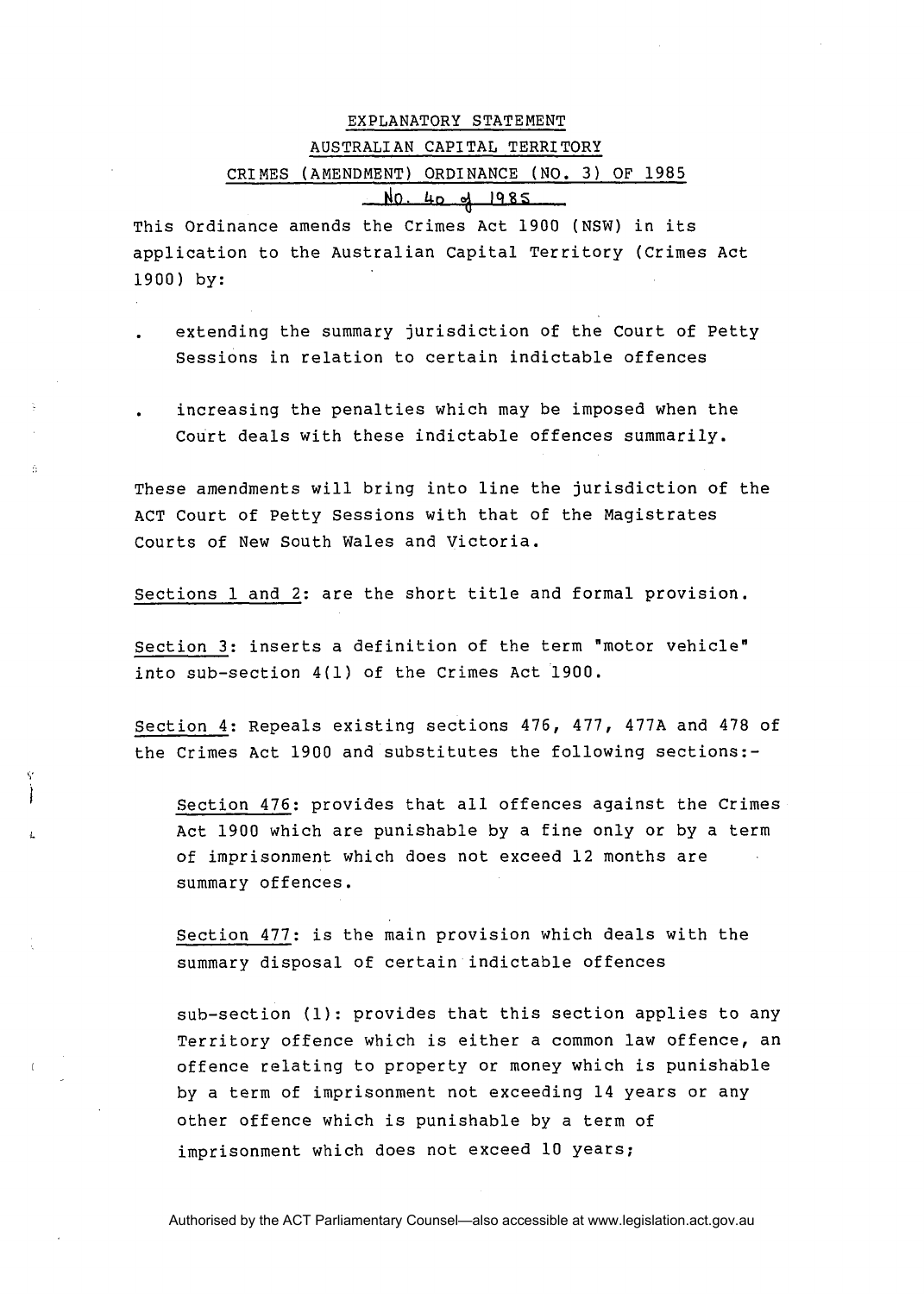sub-section **(2):** gives the Court of Petty Sessions a discretion to deal with a charge summarily in accordance with the succeeding sub-sections where the defendant is charged with an offence to which the section applies, the Court does not otherwise have jurisdiction to determine such a charge summarily and if the charge relates to money or property other than a motor vehicle the value of such does not exceed \$10,000;

sub-sections (3) and (4): enables the Court to invite the defendant to plead to the charge and where the defendant does enter a plea of guilty the Court may accept or reject the plea:

sub-section (5): provides that a defendant is deemed to have pleaded not guilty to the charge where he has failed to enter **a** plea when invited to do so by the Court under sub-section (3) or where the Court has rejected the defendants plea of guilty under sub-section (4);

sub-section (6): gives the Court a discretion to hear and determine the charge summarily where the defendant has pleaded or is deemed to have pleaded not guilty, the defendant consents to it being so disposed of if it is not a prescribed charge and the Court having regard to the matters specified in sub-section (8) is of the opinion that the case can be disposed of summarily.

sub-section (7): is in similar terms to sub-section (6) but applies where the Court accepts a plea of guilty;

sub-section **(8):** sets out the matters to which the Court must advert in forming its opinion that a case can be disposed of summarily. These matters are -

 $\overline{2}$ .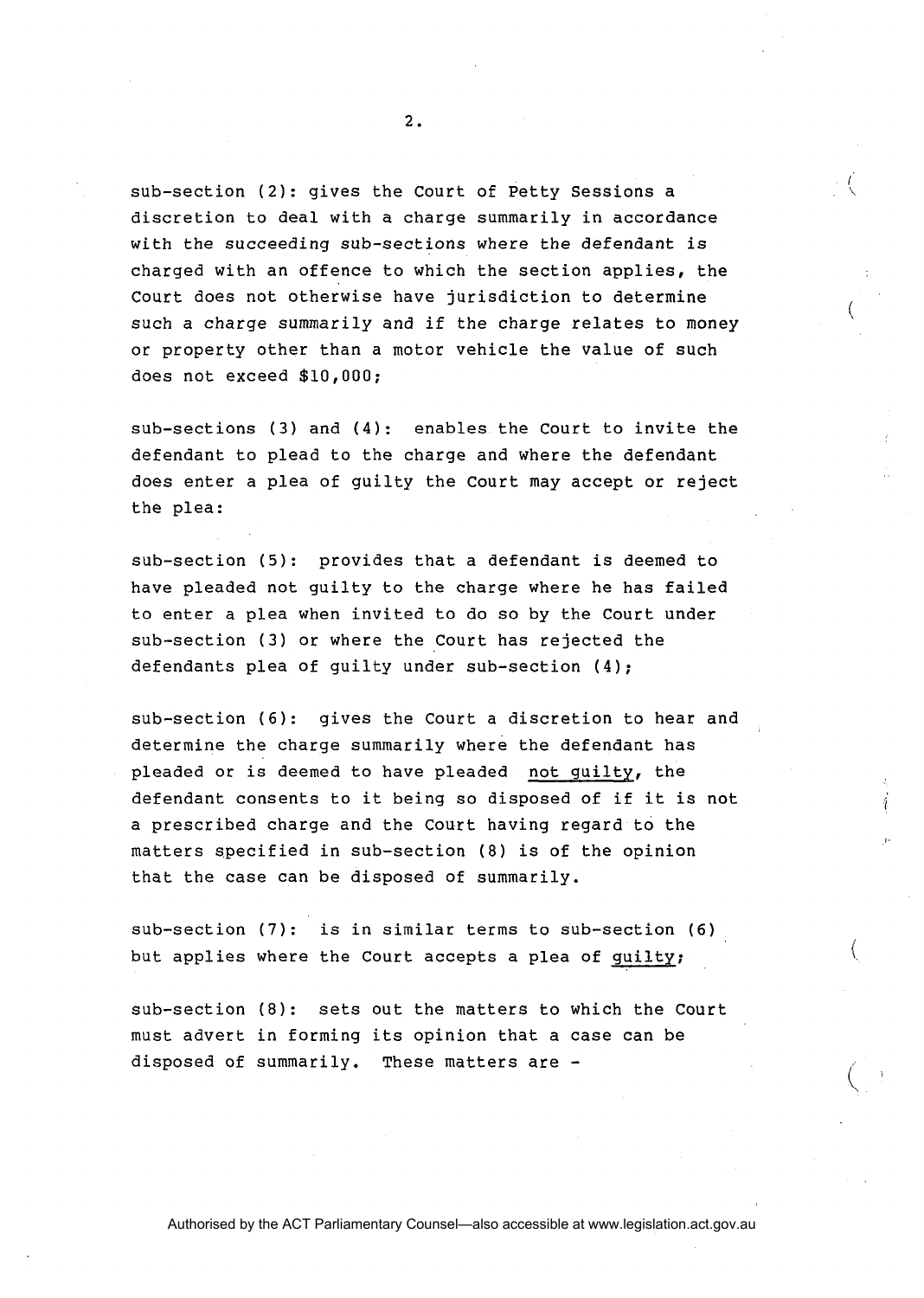- . relevant representations made by the defendant or the  $\mathbf{p}$  prosecutor $\mathbf{p}$  provided that the prosecutor's representations are made in the presence of the services  $\frac{1}{2}$  , which is the  $\frac{1}{2}$ defendant. The property of the state
- . the circumstances and the degree of seriousness of the case is such that the penalty the court can impose if the charge is dealt with summarily would be inadequate.  $\sim 10^{-1}$
- . any other circumstances which in the opinion of the .<br>. court make it more appropriate to deal with the case or indictment.

with the self-control of the control of the state of the control of the control of the state of sub-section (9): provides that where the Court has accepted a plea of guilty but is of the opinion that it is a set inappropriate to deal with the case summarily or where the defendant has failed to consent where his consent is a same over required to deal with the case summarily then sub-sections  $\alpha$ 90A(5) to (10) inclusive of the Court of Petty Sessions Ordinance 1930 applies. The effect of this is that the propose defendant is committed to the Supreme Court to be dealt; not conwith.

sub-section (10): limits the maximum penalty the Court relation may impose where the case has been dealt with summarily and deal under this section and the defendant was 18 years of age allows or older at the time of the commission of the offence. An a material The penalties are: Seat Age I had a selection of the same compare

. Sould are seen the charge is a prescribed charge - 1 year where the charge is a prescribed charge - 1 year

- imprisonment or a fine of \$2,000
- . in any other case 2 years imprisonment or a fine of \$5,000.000 million and all

医肾上腺素 ( ) ( ) ( ) ( ) ( )